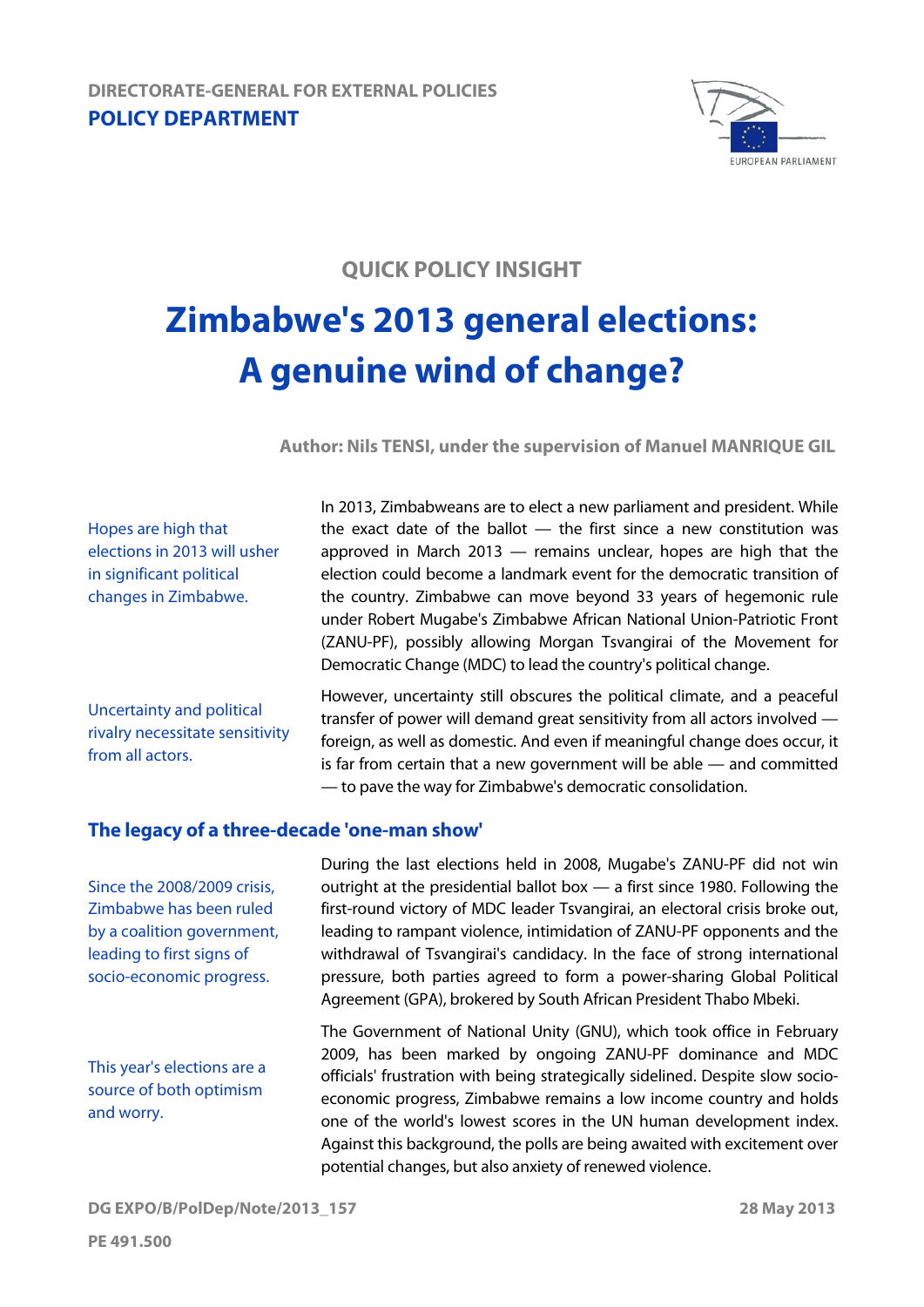#### **The men in the ring: David and Goliath?**

ZANU-PF and the MDC continue to dominate the electoral landscape.

ZANU-PF has adopted antiwestern rhetoric focusing on 'black empowerment'.

Yet the party suffers from corruption, public disappointment and Mugabe's advanced age.

The MDC presents itself as a young, energetic alternative to ZANU-PF.

<span id="page-1-2"></span><span id="page-1-1"></span><span id="page-1-0"></span>Yet its reputation has been weakened by Tsvangirai's behaviour, internal corruption and the inability to improve politics under the GNU.

As in 2008, ZANU-PF and MDC are currently the two dominant parties. Yet neither has indicated any intention to extend the current power-sharing deal beyond 2013. ZANU-PF wants to shrug off its burdensome partner after more than four years of compromise, while the MDC wishes finally to assume control over politics. The presidential race is again turning into a duel between the parties' leaders, Mugabe and Tsvangirai. Although the outcome is uncertain, a number of factors are likely to affect the polls:

- ZANU-PF has adopted a populist policy, capitalising on anti-western moods amongst the people. Under the umbrella term 'black empowerment', the party promotes land redistribution and economic restructuring in favour of black Zimbabweans. In April, ZANU-PF drafted a law that would allow the expropriation of foreign investments without compensation. The party controls crucial state mechanisms, including the army, police and large elements of the media, allowing it to manage information and to intimidate the opposition. Recent reports that the party has revived the National Youth Service nicknamed the 'Green Bombers' and notorious for its anti-MDC violence in the 2000s — have sparked new fears amongst the opposition. On the other hand, ZANU-PF has faced numerous corruption scandals and steadily growing public frustration over its inability to improve citizens' quality of life. Infighting over political power has also grown in the party, encouraged by 89-year old Mugabe's physical and mental frailty. Mugabe is generally seen as 'the glue that holds the party together', so ZANU-PF may well dissolve into feuding factions if no suitable successor is found<sup>1</sup>.
- The MDC, in contrast, has tried to capitalise on public discontent, presenting itself as the energetic alternative to an aged, dusty and corrupt ZANU-PF elite. This has led Tsvangirai to emerge victorious from the first round of elections in 2008, although the subsequent crisis eventually forced him to withdraw his candidacy. The MDC enjoys backing from many foreign actors in the region and from overseas. Yet the party also faces numerous problems<sup>[2](#page-1-1)</sup>. First, its reputation has suffered critical blows from a range of personal lapses by its leader: numerous sexual adventures of 61 year-old Tsvangirai, including the pregnancy of a 23-year old woman and his denial of paternity; reports of growing corruption and financial mismanagement within the MDC headquarters; and Tsvangirai's refusal to accept criticism of his increasingly centralised leadership style<sup>[3](#page-1-2)</sup>. What is more, the MDC's participation in government for more than four years — although in a weak position — renders it increasingly difficult to argue that it could bring about a radical turn for the better. Disenchanted with the party's inability to trigger decisive change, many young urbanites —

<sup>1</sup> 

<sup>&</sup>lt;sup>1</sup> [Robert Mugabe - I want to retire but I can't](http://www.telegraph.co.uk/news/worldnews/africaandindianocean/zimbabwe/9278107/Robert-Mugabe-I-want-to-retire-but-I-cant.html), the Telegraph, 21 May 2012<br><sup>2</sup> <u>[Morgan Tsvangirai: A Critical View](http://africanarguments.org/2013/01/14/morgan-tsvangirai-a-critical-view-%E2%80%93-by-simukai-tinhu/)</u>, Africanarguments.org, 14 January 2013<br><sup>3</sup> <u>[Tasting Good Life, Opposition in Zimbabwe Slips Off Pedestal](http://www.nytimes.com/2013/04/13/world/africa/dismay-grows-in-zimbabwe-as-underdog-party-tastes-good-life.html?pagewanted=all&_r=0)</u>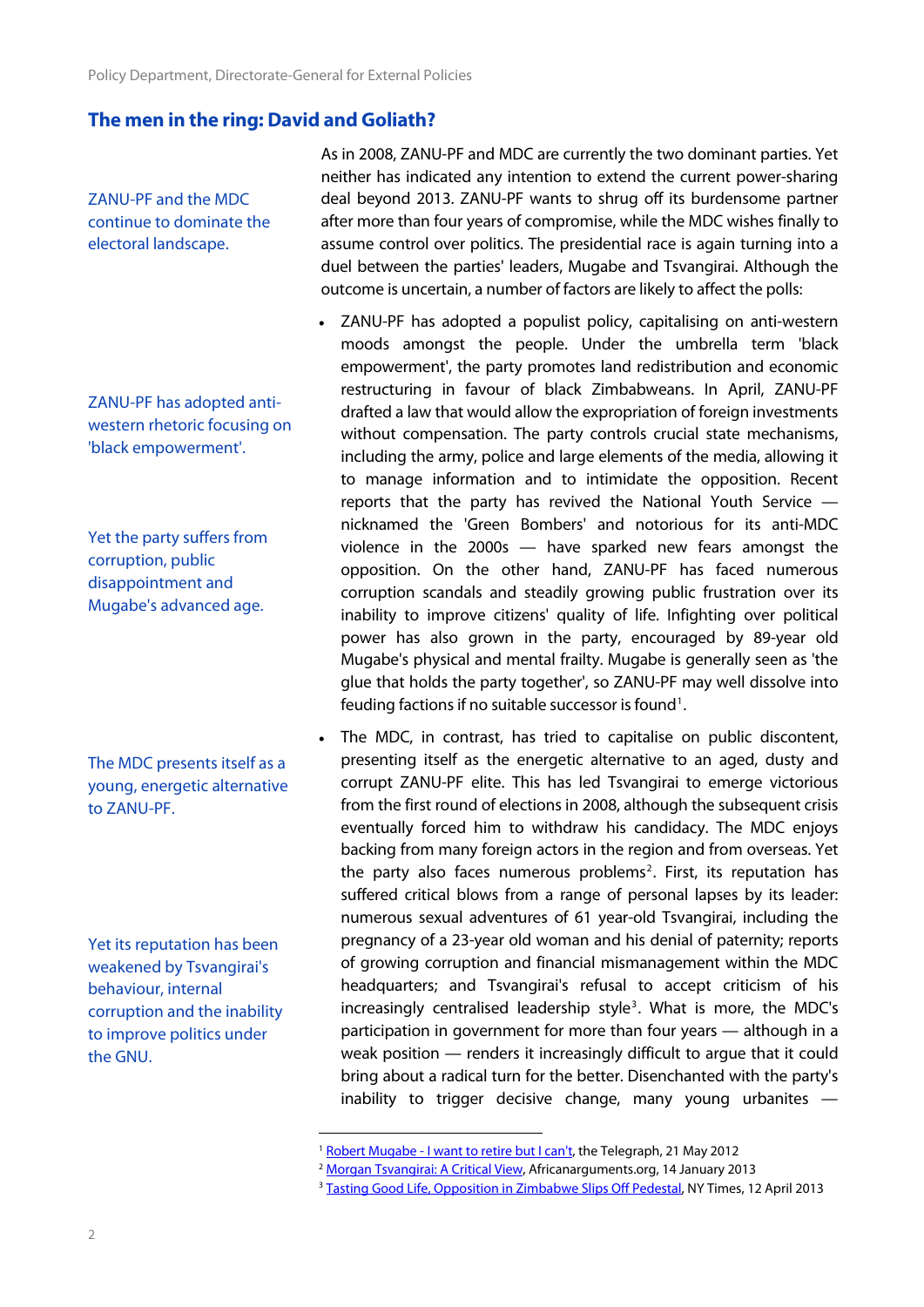previously the MDC's most devoted supporters — have stopped attending the party's once-overcrowded rallies and have sought other arenas to voice their discontent. Pentecostal churches have seen their popularity skyrocket, and new political alternatives have emerged, including the recently revived Zimbabwe African People's Union (ZAPU)<sup>4</sup>. Evidence that MDC youth groups have engaged in violent campaigns has further undermined the party's credibility<sup>5</sup>.

The political outlook, as a result, has changed drastically. Recent surveys suggest that ZANU-PF by now attracts more public support than the MDC, a total turnaround from 2008/2009<sup>[6](#page-2-0)</sup>. The MDC may yet regain control by forming a coalition with a third party. Yet Tsvangirai's chances of finding a suitable partner appear meagre, since he broke ties with a smaller MDC faction led by Welshman Ncube, and other promising parties are lacking.

#### **The new constitution: An improvement, if not a panacea**

1

The recent constitutional referendum offers ground for hope, but does not guarantee free and fair elections.

Public opinion has shifted, now slightly favouring ZANU-PF over the MDC.

Still, the new constitution introduces some important checks and balances.

<span id="page-2-1"></span><span id="page-2-0"></span>Cooperation under the GNU promises an improved political dialogue.

On 16 March 2013, Zimbabweans approved a new constitution in a referendum which was widely praised for its peaceful character. Although some observers have heralded this ballot as a dress rehearsal for the elections, such optimistic assessments neglect two crucial points:

- 1. The constitutional draft was supported by all major parties, while the elections will highlight dividing lines between the camps.
- 2. The referendum had no immediate political implications, while the election will end the current coalition cabinet and mark a return to higher stakes in the form of 'winner-takes-all' politics.

Nonetheless, the constitution — signed into law by Mugabe on 22 May introduces various safeguards, including: the right of the parliament to oust the president, the establishment of a Constitutional Court, and the requirement that parliament approve a state of emergency. A presidential term limitation is established, albeit with no retroactive application. This effectively allows Mugabe to stand for the upcoming election and — age and health permitting — even to run again in the subsequent ballot.

More than four years of the GNU have also permitted a level of cross-party communication and cooperation unthinkable in 2008. Combined with the country's slight socio-economic improvements, this may hinder the spread of incendiary rhetoric that contributed to the violent crisis in the last elections<sup>[7](#page-2-1)</sup>.

But other difficulties remain. First, the Zimbabwe Electoral Commission (ZEC) has yet to set a polling date, although the Parliament will dissolve on 29 June 2013, and voter registration has been underway since the end of April. ZANU-PF favours early elections, owing to concerns over 89-year old Mugabe's ability to endure another campaign. The MDC, by contrast, is

<sup>&</sup>lt;sup>4</sup> [Why Zimbabwean voters are deserting Morgan Tsvangirai,](http://www.guardian.co.uk/world/2013/apr/23/zimbabwe-tsvangirai-mugabe-election) the Guardian, 23 April 2013<br><sup>5</sup> [MDC-T intraparty violence escalates](http://www.thezimbabwean.co.uk/news/zimbabwe/65025/mdc-t-intraparty-violence-escalates.html), the Zimbabwean, 16 April 2013<br><sup>6</sup> [Survey in Zimbabwe,](http://www.afrobarometer.org/files/documents/summary_results/zim_r5_sor.pdf) Afrobarometer; Change and New Politics i